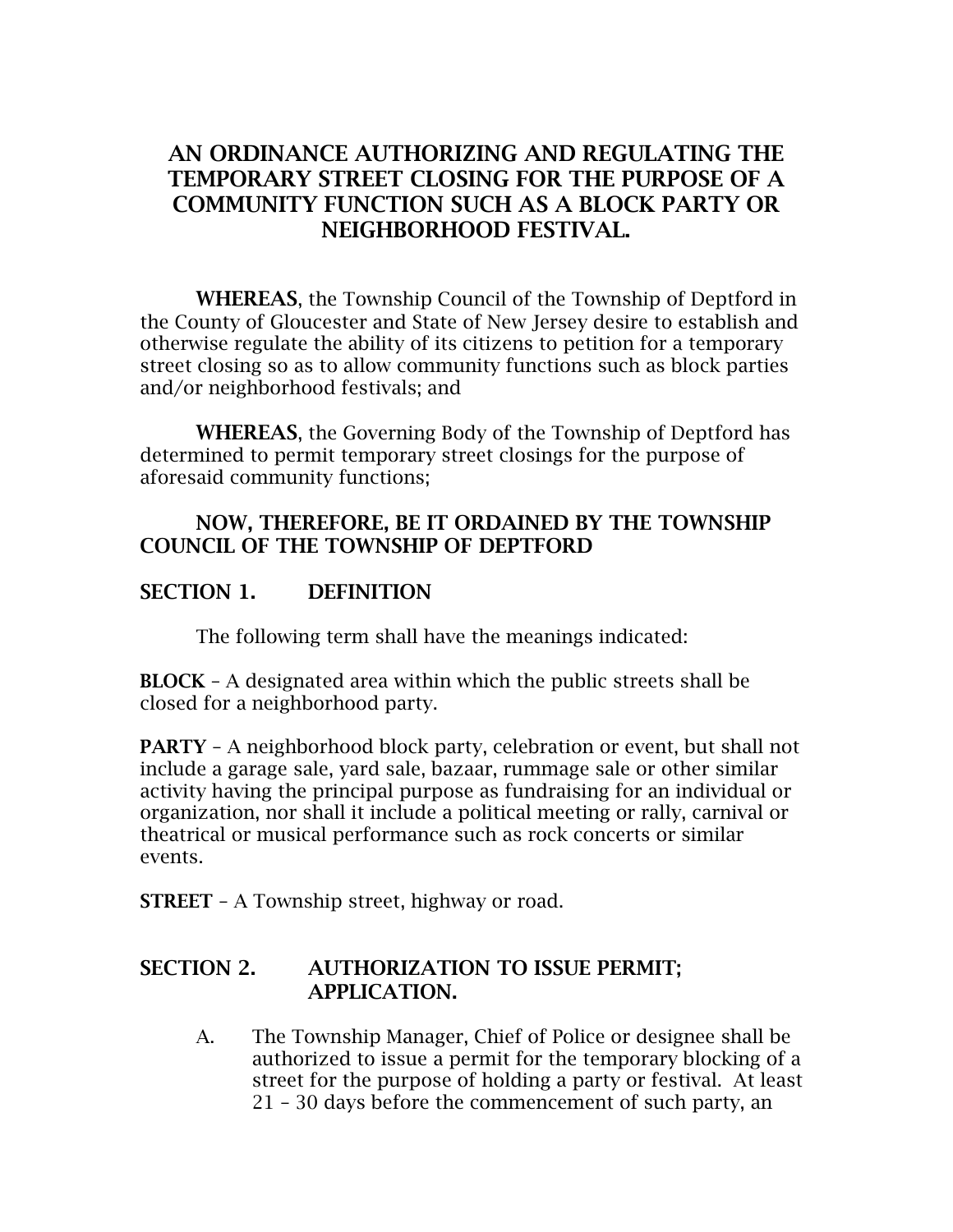Page 2

application for such permit shall be filed by a bona fide resident of the street to be blocked, who is over the age of 18, and such application shall contact at least the following information:

(1) Letter to all residents in neighborhood providing notification of the planned event

(2) Information submission to Chief of Police:

Letter should include:

- a. Notification letter signed by as many residents as possible with all notified addresses listed
- b. Assure complete accessibility to area (roadways, etc.) for emergency vehicles
- c. Determination will be made by Deptford Police Department Traffic Safety Unit
- d. Date and hours of operation and rain date (if applicable)
- e. Serving of alcoholic beverages
- f. Copy of Tax Map showing street location and surrounding cross street(s) to be temporarily barricaded
- (3) Notification to Public Works at least 72 hours prior to event to drop-off barricades based upon availability (A \$50.00 refundable deposit will be required)
- (4) Notification to Public Works on next business day to request pick-up of barricades
- B. The application may require such additional information as the Township Council prescribed by resolution.

## SECTION 3. FEE AND DETERMINATION OF APPROVAL OR DISAPPROVAL OF APPLICATION.

The application shall be accompanied by a fee in the amount of \$25.00. Such fee shall be refundable in the event that the permit is denied. The permit shall be granted by the Township Manager, Chief of Police or designee upon determining that the party is authorized and responsible. The permit shall be denied if the Township Manager, Chief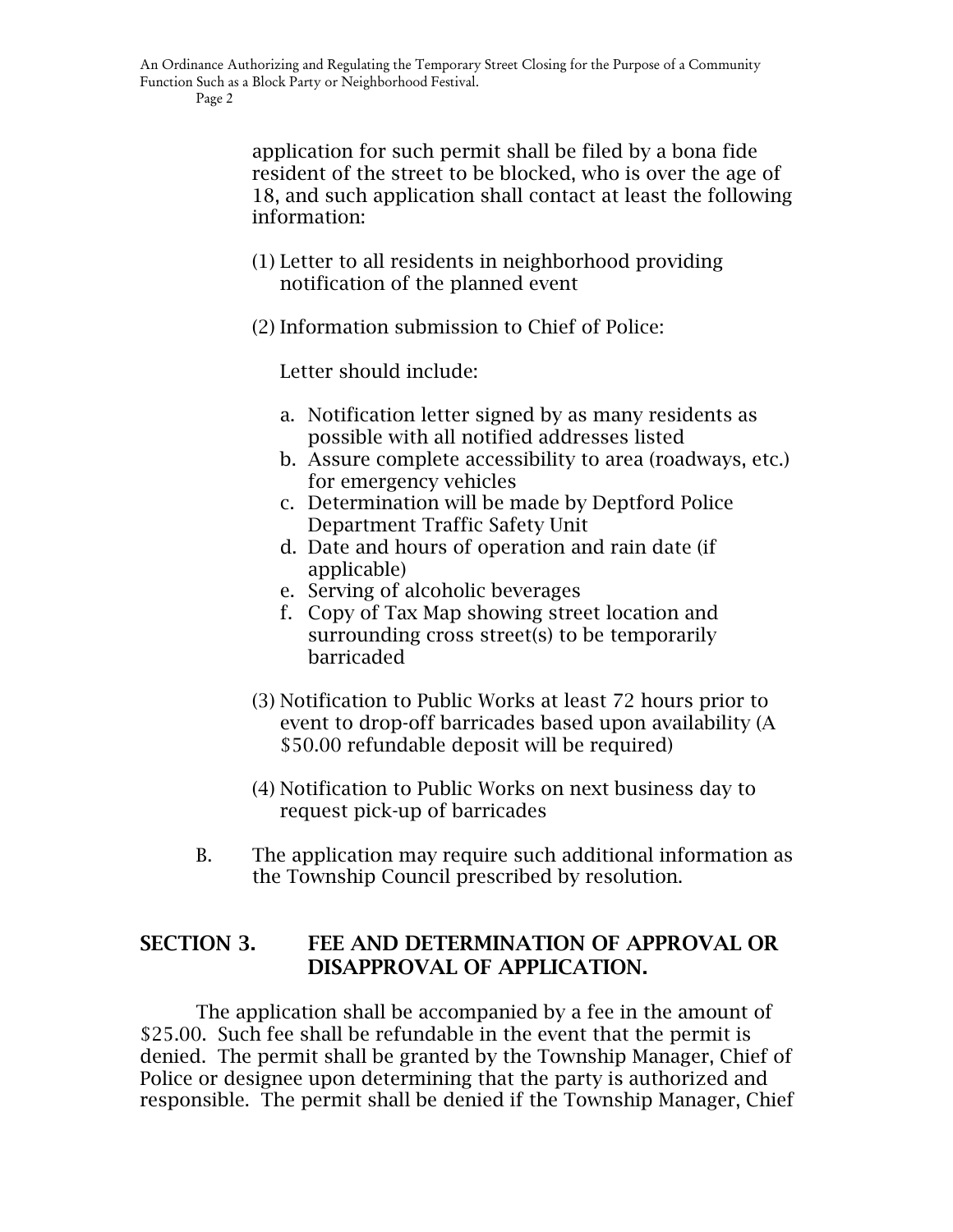of Police or designee finds that blocking the street or portion thereof on the date requested in the application will unduly interfere with the flow of vehicular traffic or upon determining that the party is not authorized. The Township Manager, Chief of Police or designee shall advise the Applicant, in writing, of the reason for the denial of the application.

#### SECTION 4. VALIDITY OF PERMIT.

A permit issued pursuant to this Ordinance shall be valid only for the date and the hours specified thereon, which shall not be before 8:00AM or after 11:00PM.

## SECTION 5. CLEAN-UP AFTER BLOCK PARTIES.

The Applicant shall be responsible for removal of litter, debris and other materials from the street or portion thereof used for the party, which is attributable to or caused by the party.

#### SECTION 6. OBSTACLES BLOCKING STREETS TO BE MOVABLE.

A street or portion thereof blocked off for a party shall not be obstructed by obstacles which cannot be readily moved to allow emergency and hazard vehicles to enter it in response to an emergency.

#### SECTION 7. LIMIT ON NUMBER OF PERMITS.

No more than two permits shall be granted by the Township Manager, Chief of Police or designee in any calendar year for the same block or blocks.

## SECTION 8. LIABILITY.

The persons, organization or association to whom the permit is issued shall be liable for all losses, damages or injuries sustained by any person, whether a participant or spectator at the block party or recreational event, whether or not said losses, damages or injuries arise by reason of the negligence of the person, persons or organization to whom such permit shall have been issued. The Township Manager, Chief